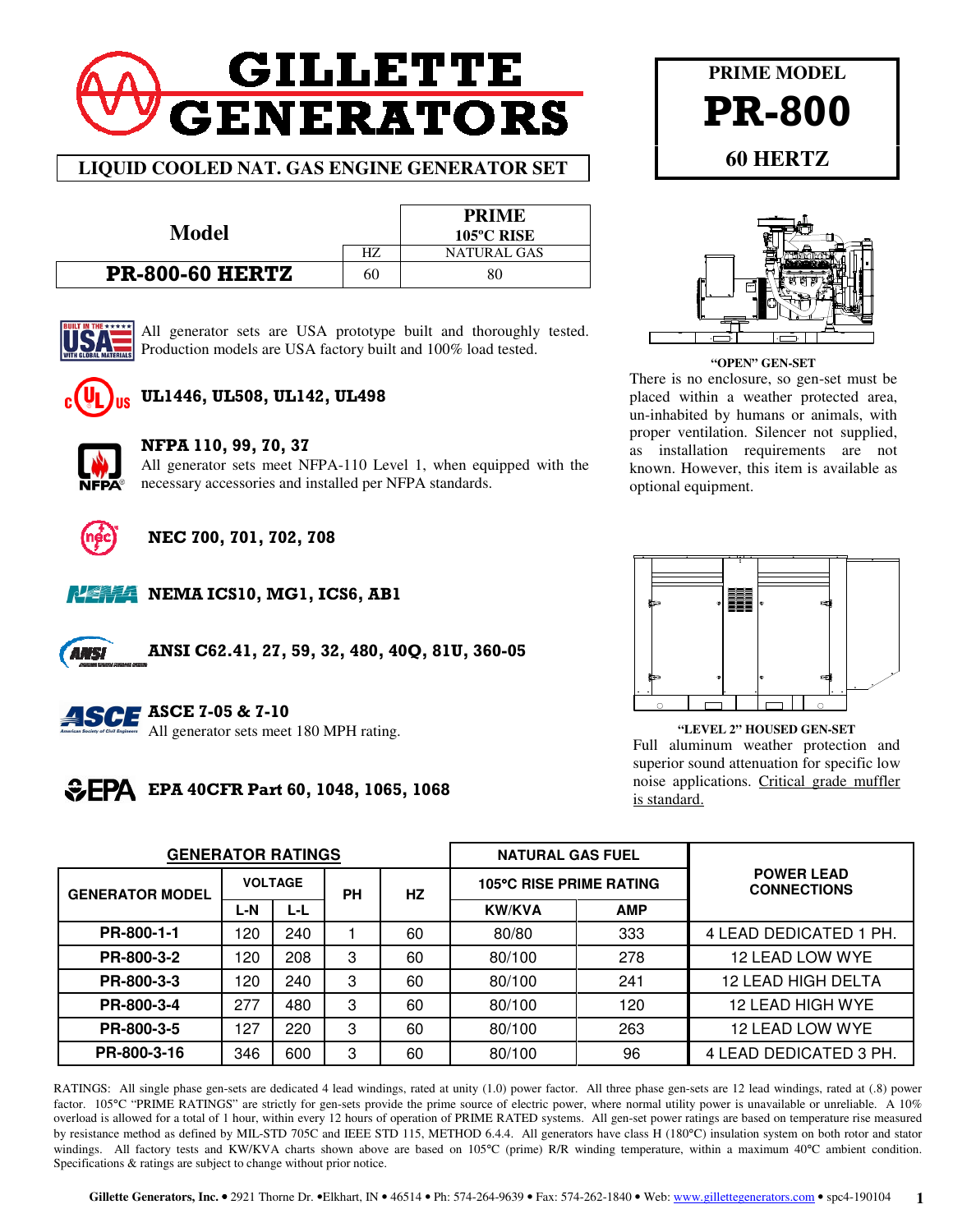# **APPLICATION AND ENGINEERING DATA FOR MODEL PR-800-60 HZ**

## **GENERATOR SPECIFICATIONS**

| Model & Type UCI274C-06, 4 Pole, 4 Lead, Single Phase        |
|--------------------------------------------------------------|
| UCI274D-311, 4 Pole, 12 Lead, Three Phase                    |
|                                                              |
|                                                              |
|                                                              |
|                                                              |
| FrequencyField convertible, 60 HZ to 50 HZ                   |
| Frequency Regulation  1/2% (1/2 cycle, no load to full load) |
| Unbalanced Load Capability 100% of prime amps                |
| Total Stator and Load InsulationClass H, 180°C               |
| Temperature Rise 105°C R/R, prime rating @ 40°C amb.         |
| 1 Ø Motor Starting @ 30% Voltage Dip (240V) 265 kVA          |
| 3 Ø Motor Starting @ 30% Voltage Dip (208-240V)400 kVA       |
| 3 Ø Motor Starting @ 30% Voltage Dip (480V)520 kVA           |
|                                                              |
|                                                              |
| Total Harmonic Distortion  Max 31/2% (MIL-STD705B)           |
| Telephone Interference Factor  Max 50 (NEMA MG1-22)          |
|                                                              |
| Ltd. Warranty Period 24 Months from date of start-up or      |
|                                                              |

## **GENERATOR FEATURES**

- World Renown Stamford Electric Generator having UL-1446 certification.
- Full generator protection with **Deep Sea 7420** controller, having UL-508 certification.
- Automatic voltage regulator with over-excitation, underfrequency compensation, under-speed protection, and EMI filtering. Entire solid-state board is encapsulated for moisture protection.
- Generator power ratings are based on temperature rise, measured by resistance method, as defined in MIL-STD 705C and IEEE STD 115, Method 6.4.4.
- Power ratings will not exceed temperature rise limitation for class H insulation as per NEMA MG1-22.40.
- Insulation resistance to ground, exceeds 1.5 meg-ohm.
- Stator receives 2000 V. hi-potential test on main windings, and rotor windings receive a 1500 V. hi-potential test, as per MIL-STD 705B.
- Full amortisseur windings with UL-1446 certification.
- Complete engine-generator torsional acceptance, confirmed during initial prototype testing.
- Full load testing on all engine-generator sets, before shipping.
- Self ventilating and drip-proof & revolving field design

# **ENGINE SPECIFICATIONS AND APPLICATIONS DATA**

## $ENGINE$

| Model and Type Ind, Power Train, Vortec, 8.8L, 4 cycle      |  |
|-------------------------------------------------------------|--|
|                                                             |  |
|                                                             |  |
|                                                             |  |
| Bore & Stroke In. (Cm.)4.35 x 4.50 (11.5 x 11.4)            |  |
|                                                             |  |
| Main Bearings & Style5, Bi-Metal Steel and Aluminum         |  |
|                                                             |  |
|                                                             |  |
|                                                             |  |
|                                                             |  |
|                                                             |  |
|                                                             |  |
|                                                             |  |
|                                                             |  |
|                                                             |  |
|                                                             |  |
|                                                             |  |
| Ltd. Warranty Period 12 Months or 2000 hrs., first to occur |  |

#### **FUEL SYSTEM \_\_\_\_\_\_\_\_\_\_\_\_\_\_\_\_\_\_\_\_\_\_\_\_\_\_\_\_**

| Secondary Fuel Regulator  NG or LPG Vapor System  |  |
|---------------------------------------------------|--|
| Auto Fuel Lock-Off Solenoid  Standard on all sets |  |
|                                                   |  |

#### **FUEL CONSUMPTION**

| NAT. GAS: $FT^3/HR$ (M $^3/HR$ )        | <b>PRIME</b> |  |
|-----------------------------------------|--------------|--|
| 100% LOAD                               | 1330 (37.6)  |  |
| 75% LOAD                                | 1030(29.1)   |  |
| 50% LOAD                                | 730 (20.6)   |  |
| $NG = 1000 BTU X FT3/HR = Total BTU/HR$ |              |  |

## **OIL SYSTEM**

## **ELECTRICAL SYSTEM \_\_\_\_\_\_\_\_\_\_\_\_\_\_\_\_\_\_\_\_\_**

| $\sim$ $\sim$ |  |  |  |  |
|---------------|--|--|--|--|

Eng. Alternator and Starter:

Recommended Battery to -18°C (0°F): ... 12 VDC, Size BCI# 27, Max Dimensions: ........ 12" lg X 6 3/4" wi X 9" hi, with standard round posts. Min output at 700 CCA. Battery tray (max. dim. at 12"lg x 7"wi), hold down straps, battery cables, and battery charger, is furnished. Installation of (1) starting battery is required, with possible higher AMP/HR rating, as described above, if normal environment averages -13°F (-25°C) or cooler.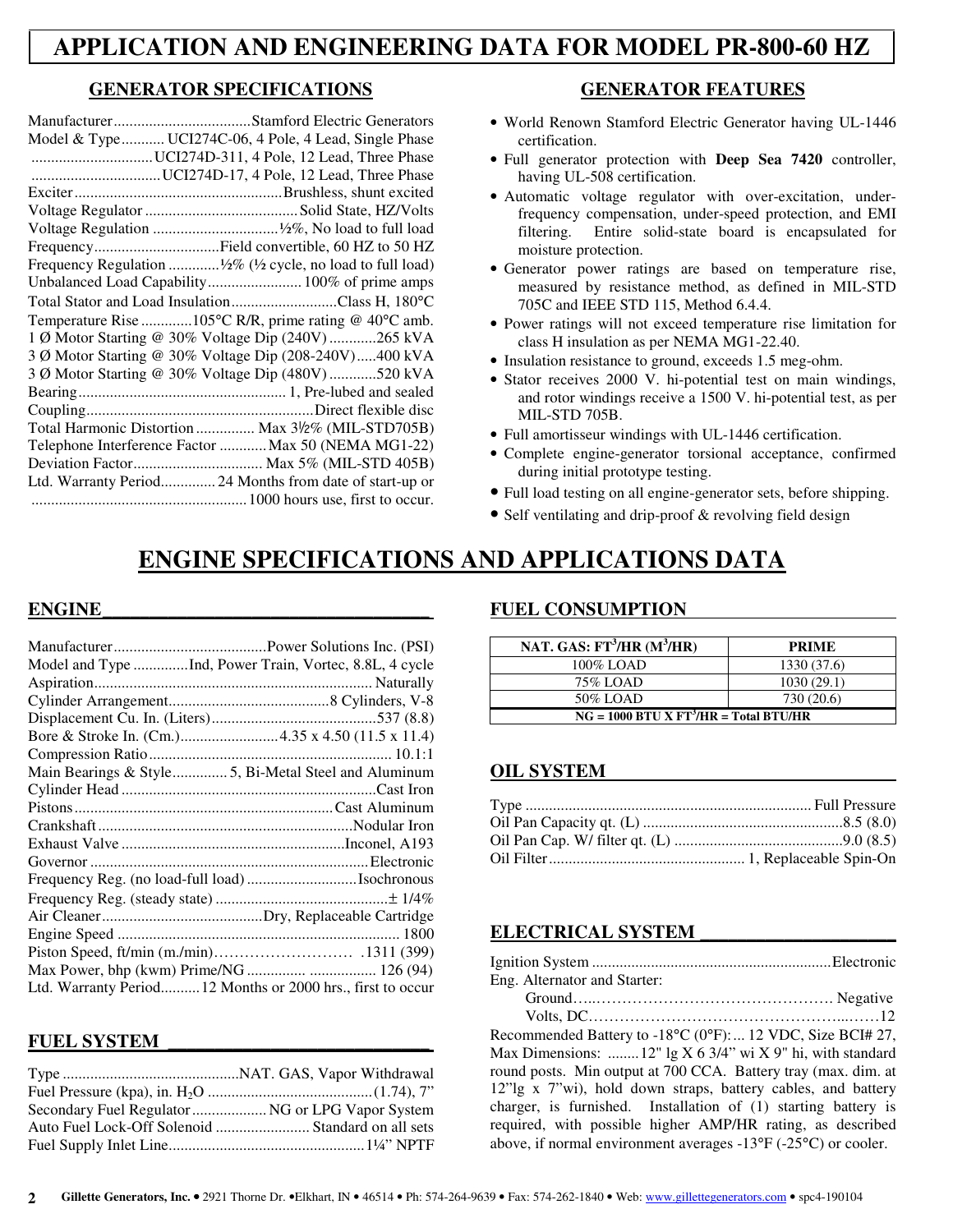# **APPLICATION AND ENGINEERING DATA FOR MODEL PR-800-60 HZ**

## **COOLING SYSTEM**

| Engine Jacket Coolant Capacity Gal (L)3.6 (13.7)                                                    |  |
|-----------------------------------------------------------------------------------------------------|--|
|                                                                                                     |  |
| Maximum Restriction of Cooling Air Intake                                                           |  |
|                                                                                                     |  |
|                                                                                                     |  |
|                                                                                                     |  |
| Low Radiator Coolant Level ShutdownStandard                                                         |  |
| Note: Coolant temp. shut-down switch setting at 212°F (100°C) with 50/50<br>(water/antifreeze) mix. |  |

## **AIR REQUIREMENTS**

| Heat Rejected to Ambient: |  |
|---------------------------|--|
|                           |  |
|                           |  |

## **EXHAUST SYSTEM**

| Exhaust Flow, at rated kw: cfm $(m^3/min)$ 1063 (30.1) |  |
|--------------------------------------------------------|--|
|                                                        |  |
| Engines are EPA certified for LPG and Natural Gas.     |  |

#### **SOUND LEVELS MEASURED IN dB(A)**

|  | <b>Open</b><br>Set. | Level 2<br>Encl. |
|--|---------------------|------------------|
|  |                     |                  |
|  |                     |                  |

Note: Open sets (no enclosure) has (3) optional silencer system choices due to unknown job-site applications. Level 2 enclosure has installed critical silencer with upgrade to hospital silencer. Sound tests are averaged from several test points and taken at 23 ft. (7 m) from source of noise at normal operation.

#### **DERATE GENERATOR FOR ALTITUDE**

3% per 1000 ft.(305m) above 3000 ft. (914m) from sea level

#### **DERATE GENERATOR FOR TEMPERATURE**

2% per 10°F(5.6°C) above 85°F (29.4°C)

## **DIMENSIONS AND WEIGHTS**

|                                                    | <b>Open</b><br>Set | Level 2<br><b>Enclosure</b> |
|----------------------------------------------------|--------------------|-----------------------------|
|                                                    |                    |                             |
|                                                    |                    |                             |
|                                                    |                    |                             |
| 1 Ø Net Weight lbs (kg)2684 (1217)3484 (1580)      |                    |                             |
| 1 Ø Ship Weight lbs (kg)  2874 (1303)  3734 (1694) |                    |                             |
| 3 Ø Net Weight lbs (kg) 2624 (1190) 3444 (1562)    |                    |                             |
| 3 Ø Ship Weight lbs (kg) 2814 (1276)3694 (1676)    |                    |                             |

# **DEEP SEA 7420 DIGITAL MICROPROCESSOR CONTROLLER**



#### **Deep Sea 7420**

The "**7420**" controller is an auto start mains (utility) failure module for single gen-set applications. This controller includes a backlit LCD display which continuously displays the status of the engine and generator at all times.

The "**7420**" controller will also monitor speed, frequency, voltage, current, oil pressure, coolant temp., and fuel levels. These modules have been designed to display warning and shut down status. It also includes: (11) configurable inputs  $\bullet$  (8) configurable outputs • voltage monitoring • mains (utility) failure detection  $\bullet$  (250) event logs  $\bullet$  configurable timers  $\bullet$ automatic shutdown or warning during fault detection • remote start (on load) • engine preheat • advanced metering capability • hour meter • text LCD displays • protected solid state outputs • test buttons for: stop/reset • manual mode • auto mode • lamp test • start button • power monitoring (kWh, kVAr, kVAh, kVArh)

This controller includes expansion features including RS232, RS484 (using MODBUS-RTU/TCP), direct USB connection with PC, expansion optioned using DSENet for remote annunciation and remote relay interfacing for a distance of up to 3300FT. The controller software is freely downloadable from the internet and allows monitoring with direct USB cable, LAN, or by internet via the built in web interface.



Further expansion is available by adding the optional "WebNet" gateway interface module. This device will allow comprehensive monitoring of the generator via the cloud including identification, location, and status. Some advantages of this module include: reduced site visits and maintenance costs • remote fuel management • fault analysis • asset tracking • automatic system alerts • maximized system up-time.